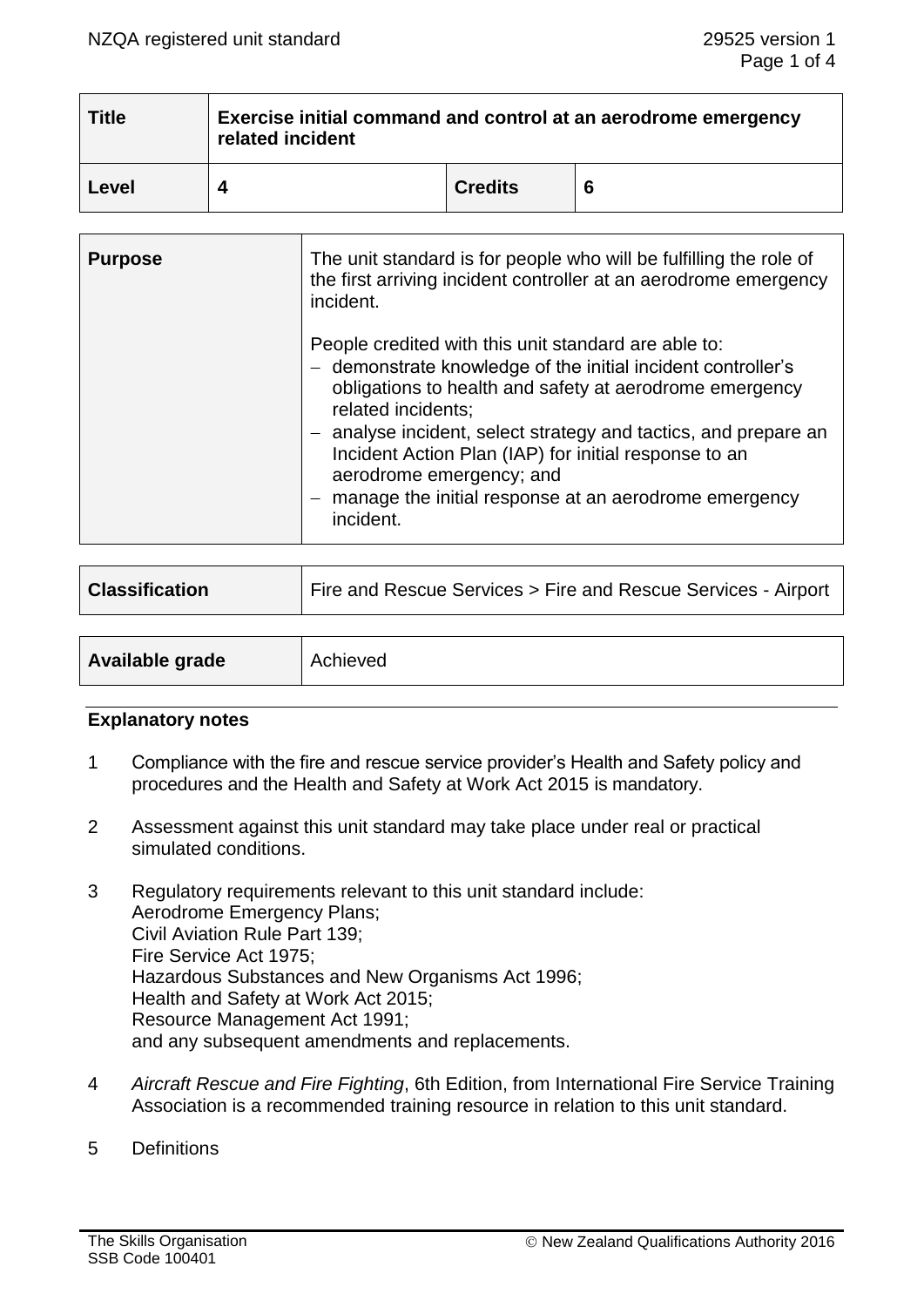*Emergency related incidents* in this unit standard should be interpreted as those that may be at, but are not limited to – aircraft, aircraft hangars, terminal buildings, bulk fuel farms, in the aerodrome area or response area.

*Fire and rescue service provider's requirements* refer to policies and procedures on safety and operation set down by each fire and rescue service employer or host organisation.

*Incident Action Plan (IAP)* is a statement of the objectives, strategies, and critical functions to be taken at the incident.

# **Outcomes and evidence requirements**

## **Outcome 1**

Demonstrate knowledge of the initial incident controller's obligations to health and safety at aerodrome emergency related incidents.

## **Evidence requirements**

- 1.1 Define principles of risk management in terms of limiting risk in accordance with the fire and rescue service provider's requirements.
- 1.2 Explain the allocation of tasks to limit risk in accordance with the fire and rescue service provider's requirements.
	- Range aviation rescue fire personnel, other response agencies, members of general public.
- 1.3 Identify actual or potential hazards associated with aerodrome emergency related incidents, and explain the action to be taken to mitigate the risk, in accordance with the fire and rescue service provider's requirements.

## **Outcome 2**

Analyse incident, select strategy and tactics, and prepare an IAP for initial response to an aerodrome emergency.

## **Evidence requirements**

2.1 Analyse the incident and communicate the situation, in accordance with the fire and rescue service provider's requirements.

Range size up, assess, prioritise, task.

- 2.2 Select strategy and tactics for the initial response from all available information, and select resources required to implement these in accordance with the fire and rescue service provider's requirements.
	- Range resources may include but are not limited to  $-$  foam, secondary agents, specialist equipment, water, technical advice, supporting agencies, personal protective equipment.
- 2.3 Prepare an IAP for the initial response.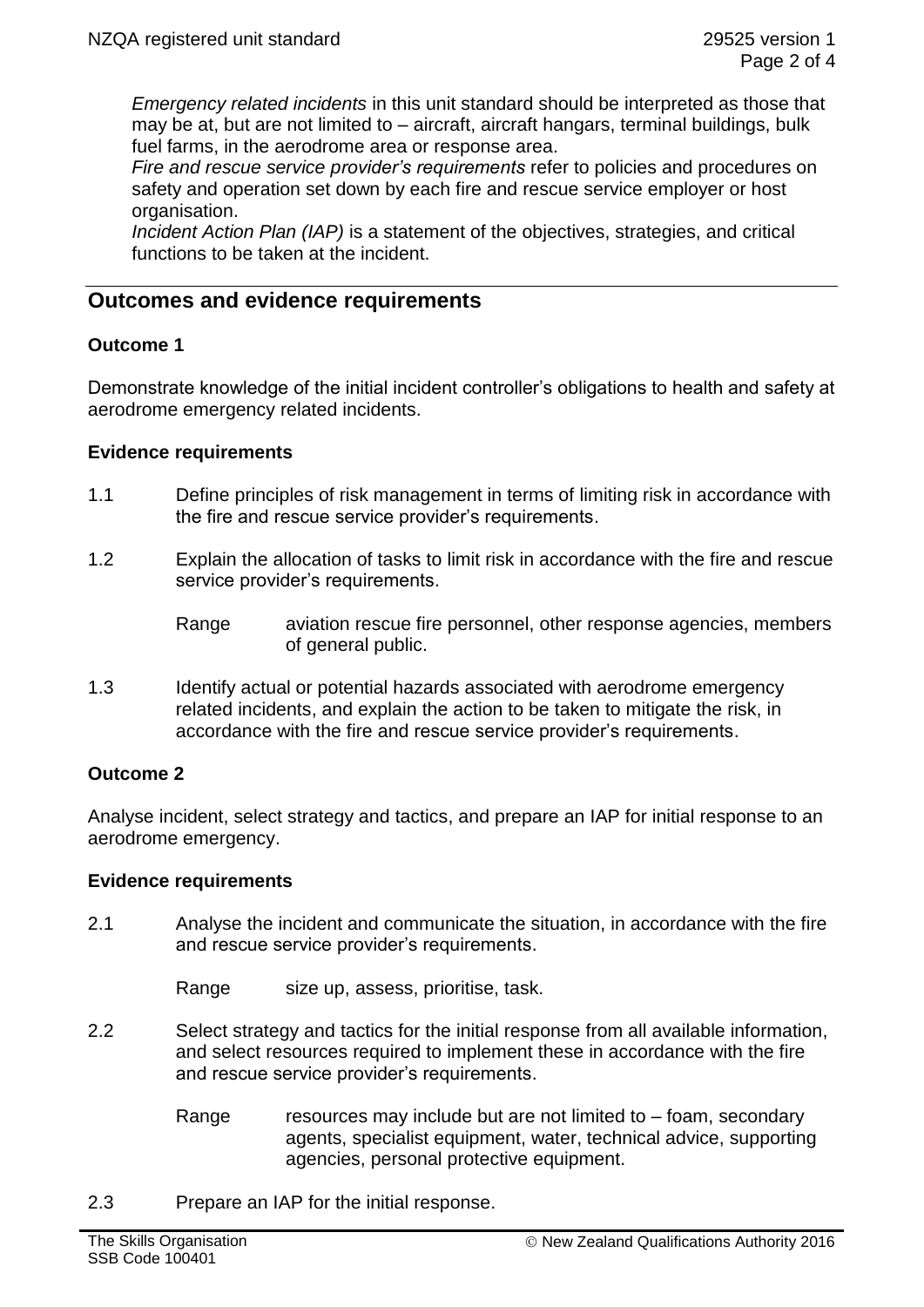# **Outcome 3**

Manage the initial response at an aerodrome emergency incident.

### **Evidence requirements**

- 3.1 Establish and communicate facilities and cordons in accordance with the fire and rescue service provider's requirements.
- 3.2 Employ ongoing risk assessment in accordance with the fire and rescue service provider's requirements.
- 3.3 Communicate the ongoing situation in accordance with the IAP and the fire and rescue service provider's requirements.
- 3.4 Implement and review response strategy and tactics in response to incident variables in accordance with the fire and rescue service provider's requirements.
- 3.5 Hand over control of the emergency incident in accordance with the fire and rescue service provider's requirements.
	- Range may include but is not limited to  $-$  secure the scene, scene handover, recommissioning of equipment and appliances, preservation of evidence.

| <b>Planned review date</b> | 31 December 2021 |
|----------------------------|------------------|
|                            |                  |

### **Status information and last date for assessment for superseded versions**

| <b>Process</b> | <b>Version</b> | <b>Date</b>  | <b>Last Date for Assessment</b> |
|----------------|----------------|--------------|---------------------------------|
| Registration   |                | 16 June 2016 | N/A                             |

| <b>Consent and Moderation Requirements (CMR) reference</b>                     | 0039 |  |
|--------------------------------------------------------------------------------|------|--|
| This CMP can be accessed at http://www.pzga.govt.pz/framowerk/search/index.do. |      |  |

This CMR can be accessed at [http://www.nzqa.govt.nz/framework/search/index.do.](http://www.nzqa.govt.nz/framework/search/index.do)

#### **Please note**

Providers must be granted consent to assess against standards (accredited) by NZQA, before they can report credits from assessment against unit standards or deliver courses of study leading to that assessment.

Industry Training Organisations must be granted consent to assess against standards by NZQA before they can register credits from assessment against unit standards.

Providers and Industry Training Organisations, which have been granted consent and which are assessing against unit standards must engage with the moderation system that applies to those standards.